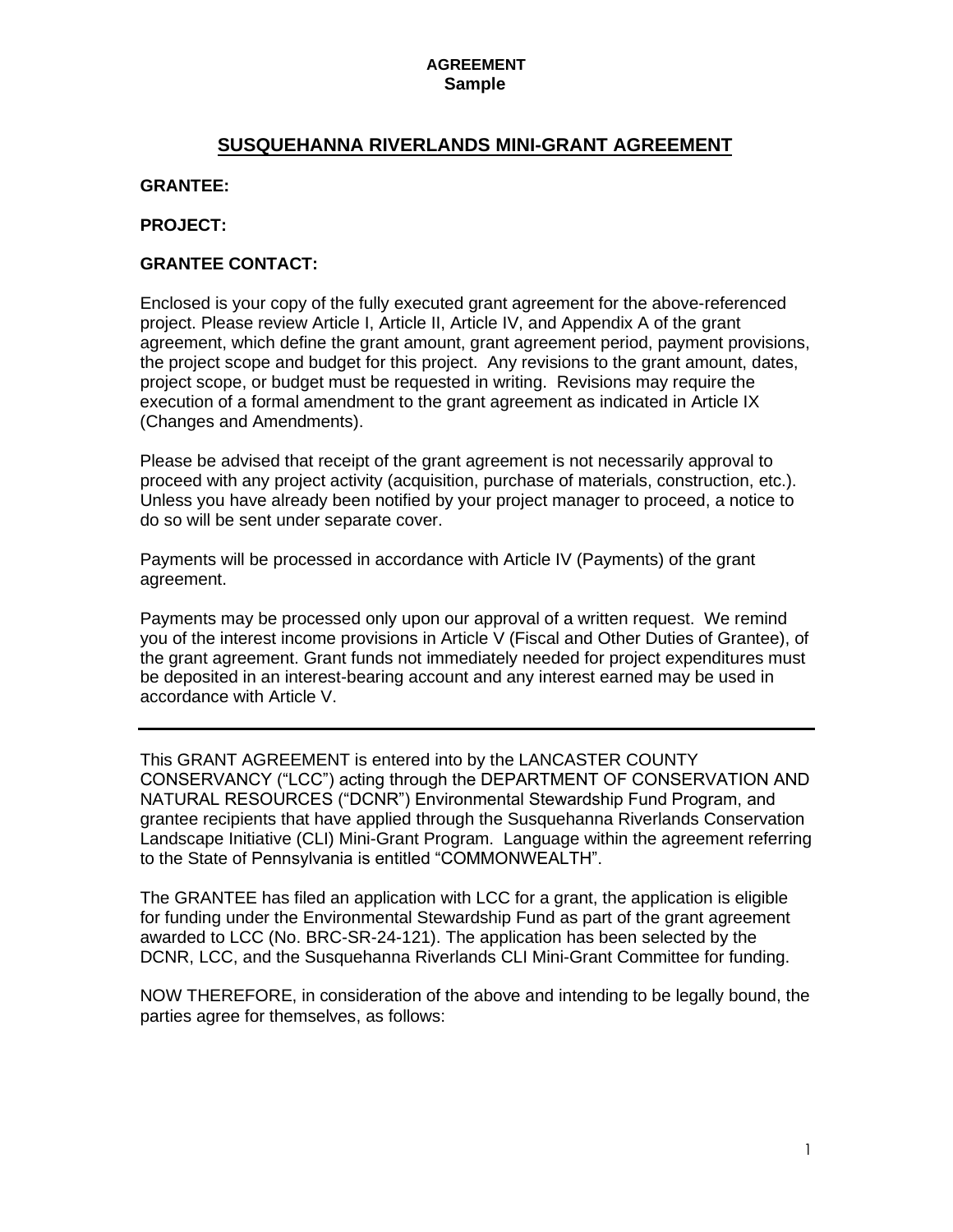This document will serve as an Agreement between the GRANTEE and the Lancaster County Conservancy (LCC), 117 South West End Ave, Lancaster, PA 17603.

This Agreement is made up of the following components:

- General Description of Services;
- Specific Provisions #1 through #4
- General Provisions #1 through #2
- Terms and Conditions based on DCNR Terms and Conditions: Article I through XXVI, and Appendix A through Appendix E.

GENERAL DESCRIPTION OF REQUIRED SERVICES: A full scope of work is outlined in Appendix A.

# SPECIFIC PROVISIONS:

- 1. *Payment to the Grantee:* LCC will reimburse expenses in the award amount that is outlined in Appendix A
- **2.** *Award Amount:* The Agreement for these services will not exceed the amount outlined in Appendix A
- 3. *Work Schedule:* The Grantee shall begin work upon execution of this agreement and all required work shall be completed no later than the date specified in Appendix A in a continuous effort from inception to completion of the project, barring reasonable delays or changes to the Agreement.
- 4. *Budget:* The Grantee shall follow their proposed budget as closely as possible, any major revisions will require written request from the GRANTEE and written approval from LCC.

# GENERAL PROVISIONS:

*1. Department of Conservation and Natural Resources (DCNR) Block-Grant Terms and Conditions*

Implementation of this grant must comply with DCNR Community Conservation Partnerships Program Terms and Conditions which are included in this agreement. The GRANTEE is responsible for reviewing the Terms and Conditions. The grantee's signature in this Agreement is acknowledgment that they have read and understand these Terms and Conditions. *Pertinent information in the Terms and Conditions are highlighted for the Grantee.* 

2. *Legal Action***:** In the event legal action is required to be taken by LCC to enforce any requirement hereunder which is not fulfilled by the Grantee or for breach of this Agreement, the Grantee shall be liable for attorneys fees and costs incurred by LCC in connection with said legal action.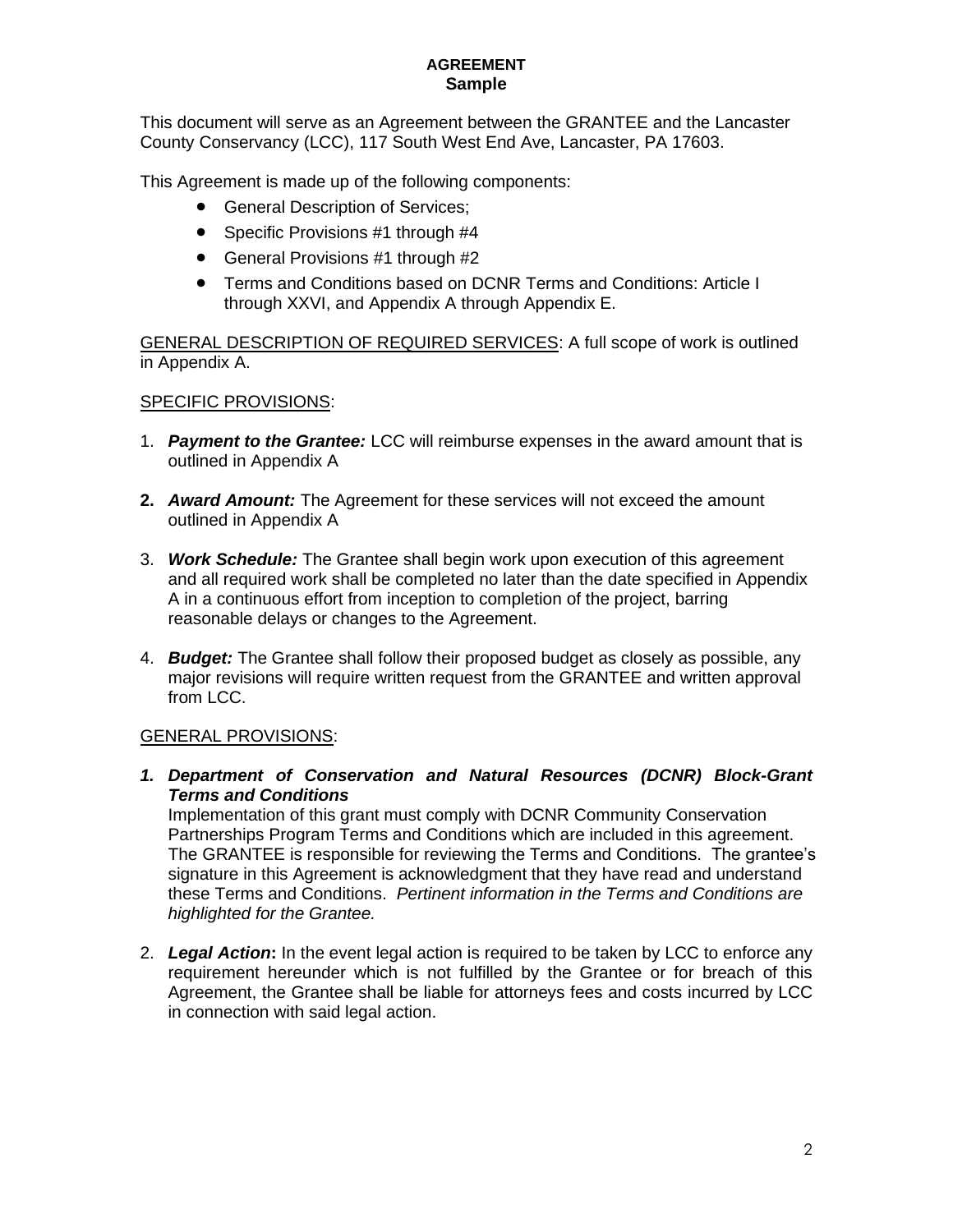# **ARTICLE I GRANT AMOUNT; PROJECT ACTIVITIES**

Subject to the availability of funds, LCC makes available to the GRANTEE a grant in the amount stated in Appendix A, which is attached hereto and incorporated herein, or such portion of that amount as may be required by the GRANTEE and authorized by the LCC. The GRANTEE shall use the grant money and the local match, if any, specified in Appendix A to carry out the project activities.

"Project activities" for purposes of this GRANT AGREEMENT mean activities that have been authorized by the LCC to be performed under this GRANT AGREEMENT. Such activities include those contained in (1) the GRANTEE'S grant application as approved by the LCC and (2) the Project Scope, which is stated in Appendix A, both subject to any subsequent modifications authorized by LCC in accordance with this GRANT AGREEMENT. The GRANTEE'S grant application, the original of which is in the possession of LCC and a copy of which is in the possession of the GRANTEE, is incorporated herein.

#### **ARTICLE II EXECUTION OF GRANT AGREEMENT; GRANT AGREEMENT PERIOD**

This GRANT AGREEMENT is not binding on LCC until it has been properly executed. Any cost incurred by the GRANTEE prior to such execution is incurred at the GRANTEE'S risk.

Costs for project activities incurred during the GRANT AGREEMENT period will be covered by this GRANT AGREEMENT. The dates of the GRANT AGREEMENT period are included in Appendix A. Costs incurred before the GRANT AGREEMENT period that are related to the performance of the GRANT AGREEMENT, such as costs for applications, appraisals, surveys, planning, drawings and specifications, may be eligible for funding at the discretion of LCC. Approval of these costs by LCC must be in writing. Any costs incurred after the GRANT AGREEMENT period are not eligible for funding.

#### **ARTICLE Ill COMPLIANCE WITH APPLICABLE STATUTES, REGULATIONS AND OTHER REQUIREMENTS**

Compliance with statutes, regulations, and other requirements: The GRANTEE shall comply with all applicable federal and state statutes and regulations and local ordinances; any correspondence and instructions that may be provided by the LCC; all conditions and requirements in Appendix A; and all terms and conditions in this GRANT AGREEMENT.

State Contractor Responsibility requirements: The GRANTEE shall comply with the provisions in Appendix B**,** which is attached hereto and incorporated herein.

Nondiscrimination and sexual harassment provisions: The GRANTEE shall comply with the provisions in Appendix C, which is attached hereto and incorporated herein. Contractor integrity provisions: The GRANTEE shall comply with the provisions in Appendix D, which is attached hereto and incorporated herein.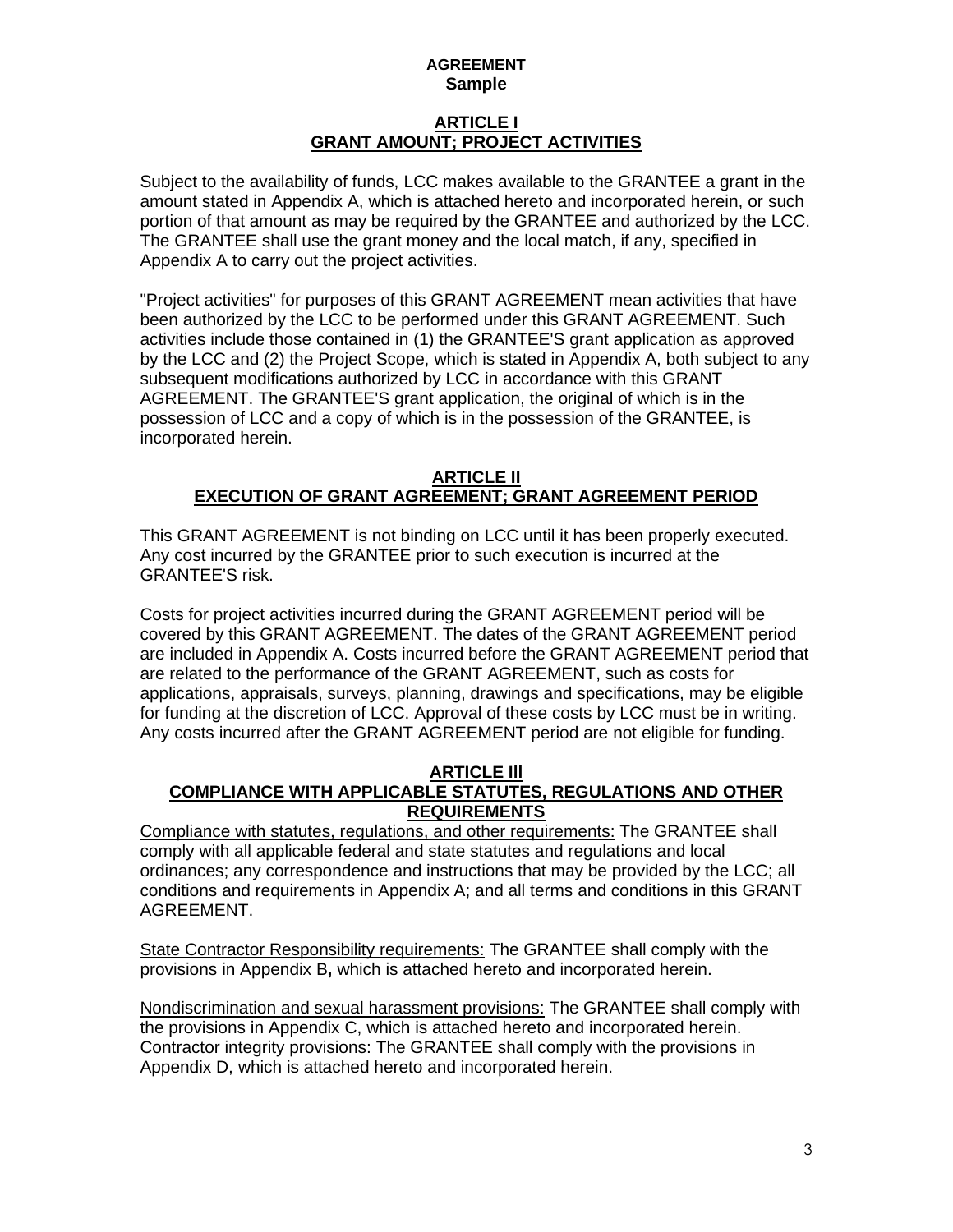Americans With Disabilities Act: The GRANTEE shall comply with the provisions in Appendix E, which is attached hereto and incorporated herein. Universal Accessibility Act: Rehabilitation Act, Architectural Barriers Act of 1968: In its performance under this GRANT AGREEMENT, the GRANTEE shall comply with applicable requirements of the following acts, as amended; Universal Accessibility:

Section 504 of Rehabilitation Act of 1973, 29 U.S.C. 794; and the Architectural Barriers Act of 1968,42 U.S.C. 4151 et seq.

Environmental provision: The GRANTEE shall minimize pollution and shall strictly comply with all applicable environmental laws and regulations in the performance of this GRANT AGREEMENT.

Post-completion responsibilities: The GRANTEE'S responsibilities under federal, state, and local statutes, regulations, and ordinances with respect to the site or other product of this grant continue beyond the GRANT AGREEMENT period. The term "site" means the properties and facilities, including any portion of them, acquired, rehabilitated, or developed under this GRANT AGREEMENT.

# **ARTICLE IV PAYMENTS**

LCC will issue payments to the GRANTEE in accordance with the provisions in Appendix A.

The GRANTEE shall charge to the project account all project costs approved by LCC. All such costs, including services contributed by the GRANTEE or others, shall be supported by properly executed vouchers, invoices, cancelled checks and other records detailing the nature and propriety of the charge.

Payments under this GRANT AGREEMENT will be subject to the performance of all terms and conditions of this GRANT AGREEMENT.

LCC may deny or adjust payment for any expenditure that is not in accordance with the terms of this GRANT AGREEMENT.

LCC will not be liable for any expenditure by the GRANTEE that is not for project activities or that is for costs exceeding the amount stated in this GRANT AGREEMENT.

# **ARTICLE V FISCAL DUTIES OF GRANTEE**

- (a) **Deposit and accounting of grant funds:** The GRANTEE shall deposit any advance payments of grant funds in an account in a bank or other financial institution insured by the FDIC or FSLIC until such time as they are expended. They shall be separately identified in the GRANTEE'S accounting as funds received under this GRANT AGREEMENT.
- (b) **Interest:** Advance grant funds that are deposited shall be in an interest-bearing account. Appendix A contains provisions on the use and disposition used on grant funds. For grants in which interest bearing accounts are required, Appendix A contains provisions on the use and disposition of interest earned on grant funds. Any interest incurred should be applied to the project.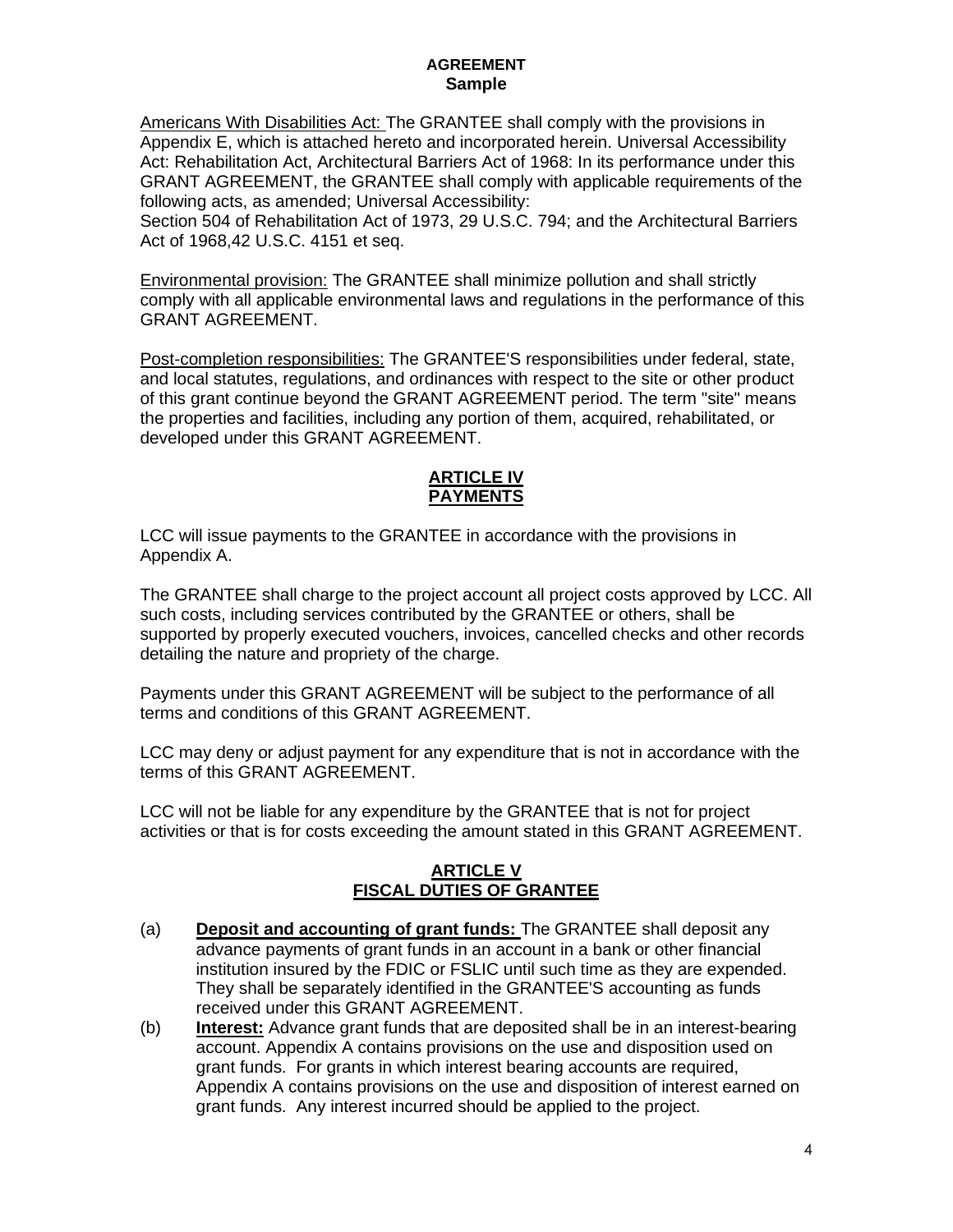- (c) **Use of grant funds:** The GRANTEE shall use the grant funds and the local match in the amounts stated in Appendix A, or as much of these monies as necessary, to carry out project activities.
- (d) **Refund of grant funds:** The GRANTEE shall refund to LCC any overpayment of grant funds, as determined by LCC. Occurrences that could result in an overpayment include but are not limited to the following:

**(1)** The GRANTEE fails to carry out project activities.

**(2)** Grant funds were used for ineligible costs.

**(3)** The ratio of grant funds to local match exceeds that agreed upon by GRANTEE and LCC.

**(4)** The GRANT AGREEMENT is terminated. However, if the termination is for convenience, the GRANTEE is not required to refund any funds for which the GRANTEE is eligible and which the GRANTEE is legally or contractually obligated to pay as a result of project activities entered into prior to the date of receipt of the written notice of termination required under Article XIV (termination of grant agreement). This provision does not limit LCC in exercising any other rights and remedies it may have under this GRANT AGREEMENT or under law or equity.

## **ARTICLE VI ASSIGNMENT**

The GRANTEE may not assign this GRANT AGREEMENT.

The GRANTEE may not assign any claim for funds due or to become due under this GRANT AGREEMENT as collateral.

## **ARTICLE VII RECORDS; AUDITS**

The GRANTEE, at its principal office or place of business, shall maintain, using accepted procedures, complete and accurate records of costs, expenses and activities under this GRANT AGREEMENT. LCC may, at reasonable times, inspect, examine, copy and audit such records.

The records shall be maintained for three years from the date of final payment or, if an audit is subsequently performed, three years from the date of that audit. However, if such audit results in findings, the GRANTEE shall maintain all required records until the findings are resolved. The GRANTEE shall give full and free access to all such records to LCC.

# **ARTICLE VIII Financial Security**

The GRANTEE shall enact and follow procedures designed to safeguard financial assets of the organization. Specifically, for anyone authorized to sign checks, certify vouchers, or handle or control funds, checks, securities or property, appropriate financial controls will be applied to adequately protect the security of all funds received under this GRANT AGREEMENT.

#### **ARTICLE IX CHANGES AND AMENDMENTS**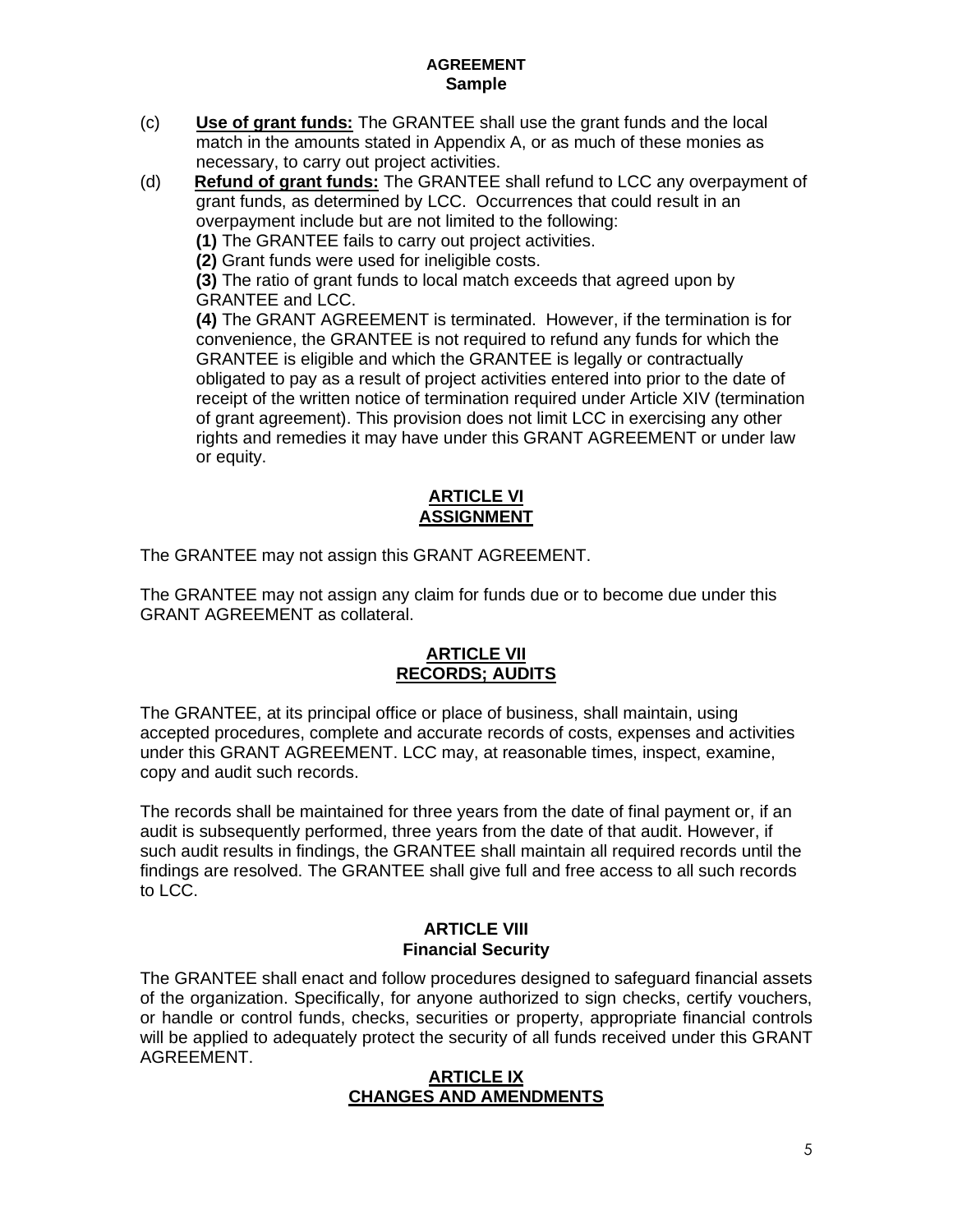- (a) Changes by letter: Any one or more of the following changes may be accomplished by means of a letter from LCC approving a written or electronic request or application by the GRANTEE: change in title of grant project, change in amount of grant funds, change in amount of the match, change in the GRANT AGREEMENT period, and change within the Project Scope in Appendix A.
- (b) Formal amendment: Any change in the GRANT AGREEMENT that is not addressed by a letter amendment shall be accomplished by a formal amendment. A formal amendment is not binding unless and until it is fully executed. Therefore, any costs incurred by the GRANTEE prior to the full execution of the amendment are incurred at the GRANTEE'S risk.
- (c) A change to or amendment of this GRANT AGREEMENT is not binding on either party unless and until the provisions of the appropriate paragraph (a) or (b) are carried out. Any cost incurred by the GRANTEE prior to the performance of such provisions is incurred at the GRANTEE'S risk.

## **ARTICLE X INDEPENDENT CONTRACTOR; SUBCONTRACTS**

Independent contractor: The rights and duties granted to and assumed by the GRANTEE under this GRANT AGREEMENT are those of an independent contractor only. Nothing contained in this GRANT AGREEMENT shall be construed to create an employment or agency relationship between LCC and the GRANTEE.

Subcontracts: The GRANTEE shall not subcontract with any person or entity to perform all or any of the project activities without the express written consent of the LCC.

# **ARTICLE XI PROGRESS REPORTS; INSPECTIONS**

The GRANTEE shall furnish such progress reports as LCC may from time to time require. Such reports shall be in such form and contain such items as LCC requires.

LCC may make reasonable inspections and monitor the GRANTEE'S performance under this GRANT AGREEMENT.

# **ARTICLE XII CLOSEOUT OF GRANT AGREEMENT**

The GRANTEE shall submit to LCC an application for final payment and/or a final report, as instructed by LCC, along with documentation required by LCC. The submission shall be made within 30 days of either completion of project activities or the end date of this GRANT AGREEMENT, whichever occurs first, or at such later time as determined by LCC. The application, or final report, and documentation shall be on forms or in a format as required by LCC and shall state whether the project activities have been completed and whether all costs have been paid.

LCC will determine any overpayment or underpayment amount and any additional documentation or audit that may be necessary and will provide the GRANTEE with this determination.

#### **ARTICLE Xlll SUSPENSION OF PROJECT**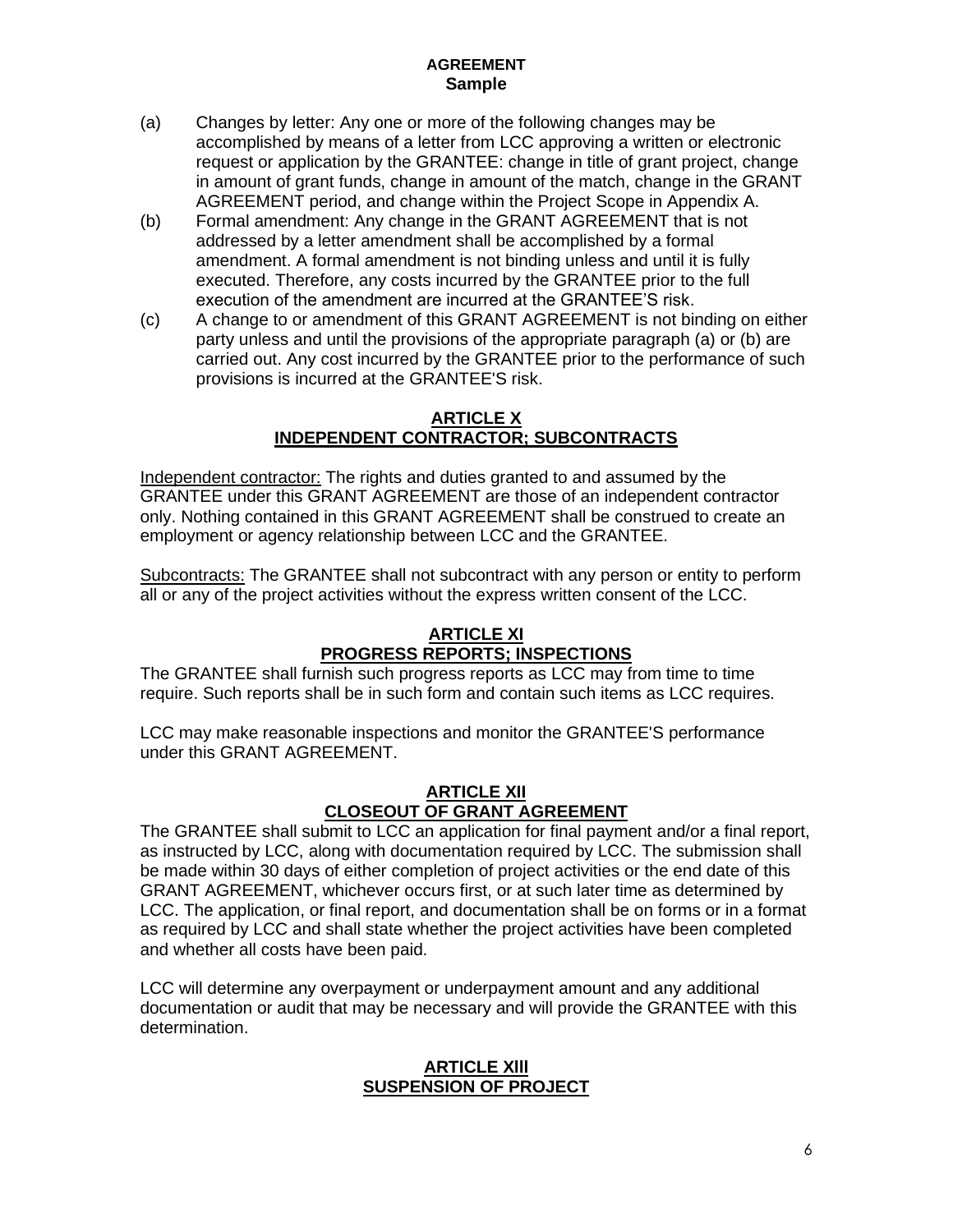Upon written notice and at any time during the term of this GRANT AGREEMENT, LCC may suspend payments and/or request suspension of all or any part of the project activities. Such notice may be given if, in the opinion of LCC any of the following has occurred:

- (1) the GRANTEE has failed to submit a required report or may have violated a law or regulation or may have engaged in misuse of funds, mismanagement, malfeasance, or criminal activity;
- (2) an inspection or audit has resulted in unsatisfactory findings;
- (3) an act of God, strike, disaster, or other circumstance beyond the GRANTEE'S control prevents adequate performance of project activities;
- (4) the GRANTEE has not completed activities required under another agreement or contract with LCC, including the submission of all required documentation; or
- (5) the GRANTEE has violated any term or condition of this GRANT AGREEMENT.

During a suspension, LCC and the GRANTEE shall retain any grant funds previously approved for use of project activities, no such funds may be expended, and the provisions of Article V (fiscal duties of grantee) continue to apply.

LCC may rescind a suspension if it determines that such rescission is appropriate.

## **ARTICLE XIV TERMINATION OF GRANT AGREEMENT**

Termination for cause: LCC may terminate this GRANT AGREEMENT by giving written notice to the GRANTEE if, in the opinion of LCC, any of the following has occurred:

- (1) for any reason the GRANTEE fails to fulfill in a timely and proper manner its obligations under this GRANT AGREEMENT;
- (2) for any reason the GRANTEE breaches any of the conditions of this GRANT AGREEMENT; or
- (3) there is a violation of an applicable law or regulation, misuse of funds, mismanagement, criminal activity or malfeasance in the performance of this GRANT AGREEMENT. The notice of termination will be effective upon receipt.

Termination for convenience: In the event that the COMMONWEALTH elects to terminate its underlying agreement with LCC for any reason, LCC may terminate this GRANT AGREEMENT at any time by giving written notice to the GRANTEE. The notice shall be sent at least 15 days before the effective date specified in the notice. The 15 day period may be waived by mutual agreement of the GRANTEE and LCC.

Upon termination, all project records shall be made available if requested by LCC and any overpayment of grant funds and interest (as applicable) shall be refunded to LCC as required under Article V (fiscal duties of grantee).

Termination of this GRANT AGREEMENT under this article will not limit LCC in exercising any other rights and remedies it may have under law or equity.

## **ARTICLE XV HOLD HARMLESS**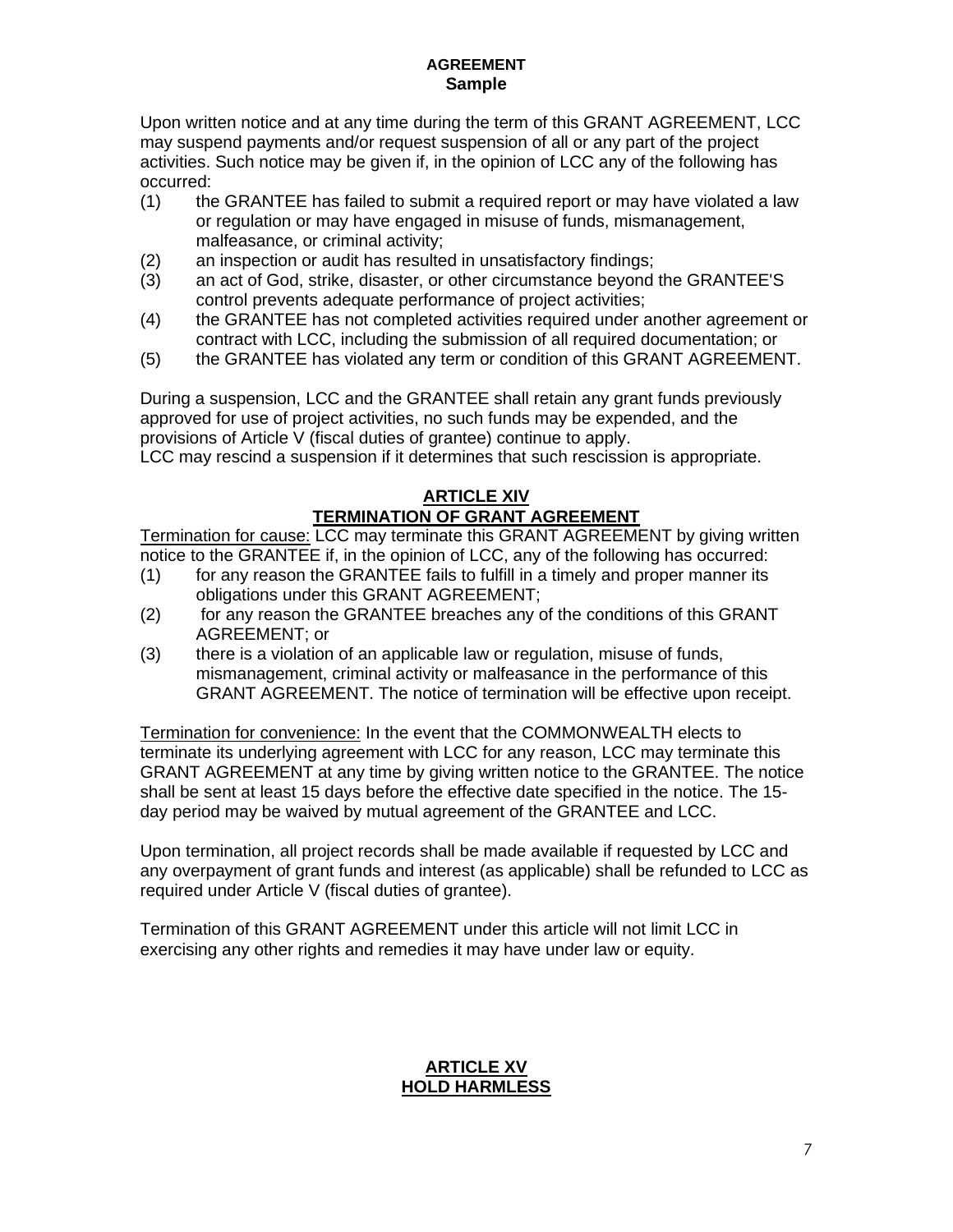The GRANTEE shall indemnify LCC, DCNR, and the COMMONWEALTH against any and all claims, demands and actions based upon or arising out of any activities performed by the GRANTEE and its employees and agents under this GRANT AGREEMENT and shall, at the request of LCC, defend any and all actions brought against LCC, DCNR, and/or the COMMONWEALTH based upon any such claims or demands.

The GRANTEE'S responsibilities under this article with respect to the site or other product of this grant continue beyond the GRANT AGREEMENT period. The term "site" means properties and facilities, including any portion of them, designed, engineered, planned, acquired, rehabilitated, or developed under this GRANT AGREEMENT.

# **ARTICLE XVI CONFLICTS OF INTEREST**

The GRANTEE represents that the GRANTEE, including its directors, officers, members, agents and employees, has no direct or indirect interest that would conflict with the performance of activities under this GRANT AGREEMENT and agrees that no such interest shall be acquired.

# **ARTICLE XVll**

# **RIGHTS IN INTELLECTUAL PROPERTY; COPYRIGHT; DISCLOSURE, USE**

- (a) License to Department: For any copyrightable work created under the GRANT AGREEMENT, the GRANTEE, on behalf of itself and any employees, subcontractors, and other persons who create the work, agrees to grant to LCC and DCNR, and upon creation of the work, expressly and automatically grants to the LCC and DCNR, a perpetual, royalty-free, irrevocable license to possess, use, display, reproduce and distribute the work and to create, possess, use, display, reproduce and distribute derivative works. The grant of license to the LCC and DCNR is binding on successors and assigns of the GRANTEE and any employees, subcontractors, and other persons who create the work.
- (b) Other intellectual property: For property developed under the GRANT AGREEMENT that is patentable or that can be subject to trademark or trade secret protection, LCC and DCNR shall have the discretion to determine the rights and responsibilities of the parties to the extent permitted by federal law with respect to registration, ownership, and agreements to license, assign, or transfer rights.
- (c) Proprietary rights; right of privacy: In the performance of project activities, there shall be no violation of the right of privacy or infringement upon the copyright or any other proprietary right of any person or entity.
- (d) Disclosure and use: acknowledgment: LCC and DCNR shall have the right to access, possess and use any information or data produced under the GRANT AGREEMENT. In the disclosure, release, distribution, display, or use of any intellectual property produced under the GRANT AGREEMENT, acknowledgement of assistance shall be included in accordance with Article XVlll (acknowledgment of assistance).
- (e) Effectuation and implementation of this article: For intellectual property produced under the GRANT AGREEMENT by the GRANTEE or by any employee, subcontractor, or other person, the GRANTEE is responsible for the implementation and effectuation of this article.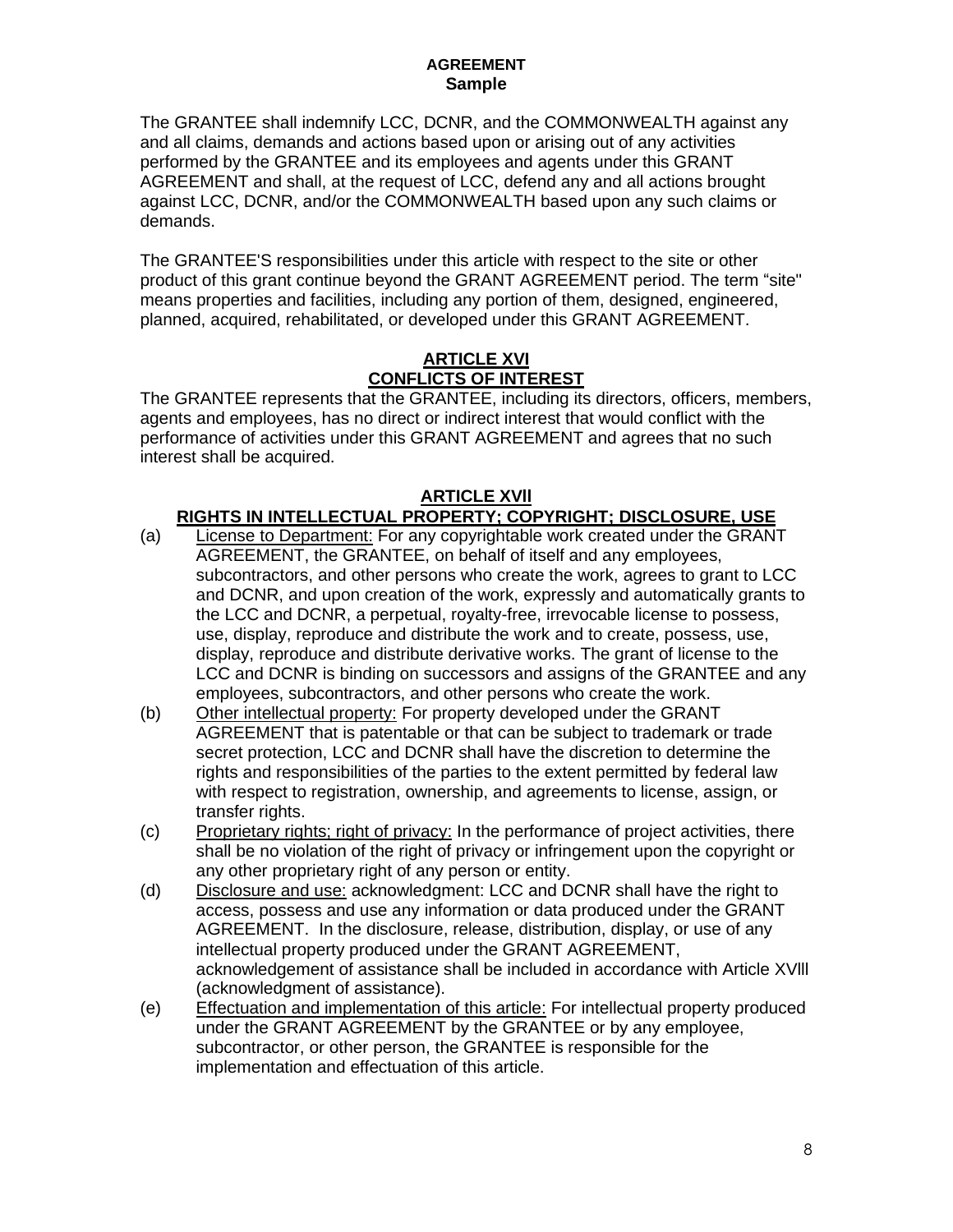- (f) Definition of "intellectual property": The term "intellectual property" means the type of property to which copyright, trademark, trade secret, or patent laws apply. It also includes any data or information.
- (g) Post-completion responsibilities: The rights and responsibilities under this article with respect to intellectual property developed under this GRANT AGREEMENT continue beyond the grant agreement period.

## **ARTICLE XVlll ACKNOWLEDGEMENT OF ASSISTANCE**

**Sign:** The GRANTEE shall erect and maintain on the project site (properties and facilities, including any portion of them, acquired, rehabilitated, or developed under this GRANT AGREEMENT) a permanent sign acknowledging assistance from The Susquehanna Riverlands CLI, DCNR, and the Lancaster County Conservancy. The sign will state the following:

"This project was financed in part by a grant from the Community Conservation Partnerships Program, Environmental Stewardship Fund, under the administration of the Department of Conservation and Natural Resources, Bureau of Recreation and Conservation. This grant was awarded through the Susquehanna Riverlands Partnership, with management oversight provided by the Lancaster Conservancy.

We are a partner of the Susquehanna Riverlands, a partnership of organizations working to protect, preserve, and steward the natural lands along the Lower Susquehanna River, emphasizing connectivity, eco-system health, and sustainable public access. To learn more, please visit [www.SusquehannaRiverlands.com.](http://www.susquehannariverlands.com/)"

All signs will include the Susquehanna Riverlands, DCNR, and LC logos. The logo available in many file formats will be provided.

**Publication and Websites**: Any product of the grant, including publications and project related websites, will include a statement that it was produced with financial assistance from the Pennsylvania Department of Conservation and Natural Resources and the Susquehanna Riverlands CLI. Any publications or websites will contain the following:

"This project was financed in part by a grant from the Community Conservation Partnerships Program, Environmental Stewardship Fund, under the administration of the Department of Conservation and Natural Resources, Bureau of Recreation and Conservation. This grant was awarded through the Susquehanna Riverlands Partnership, with management oversight provided by the Lancaster Conservancy.

We are a partner of the Susquehanna Riverlands, a partnership of organizations working to protect, preserve, and steward the natural lands along the Lower Susquehanna River, emphasizing connectivity, eco-system health, and sustainable public access. To learn more, please visit [www.SusquehannaRiverlands.com.](http://www.susquehannariverlands.com/)"

All signs will include the Susquehanna Riverlands, DCNR, and LC logos. The logo available in many file formats will be provided.

The GRANTEE'S responsibilities under this article with respect to the site or other product of this grant continue beyond the grant agreement period.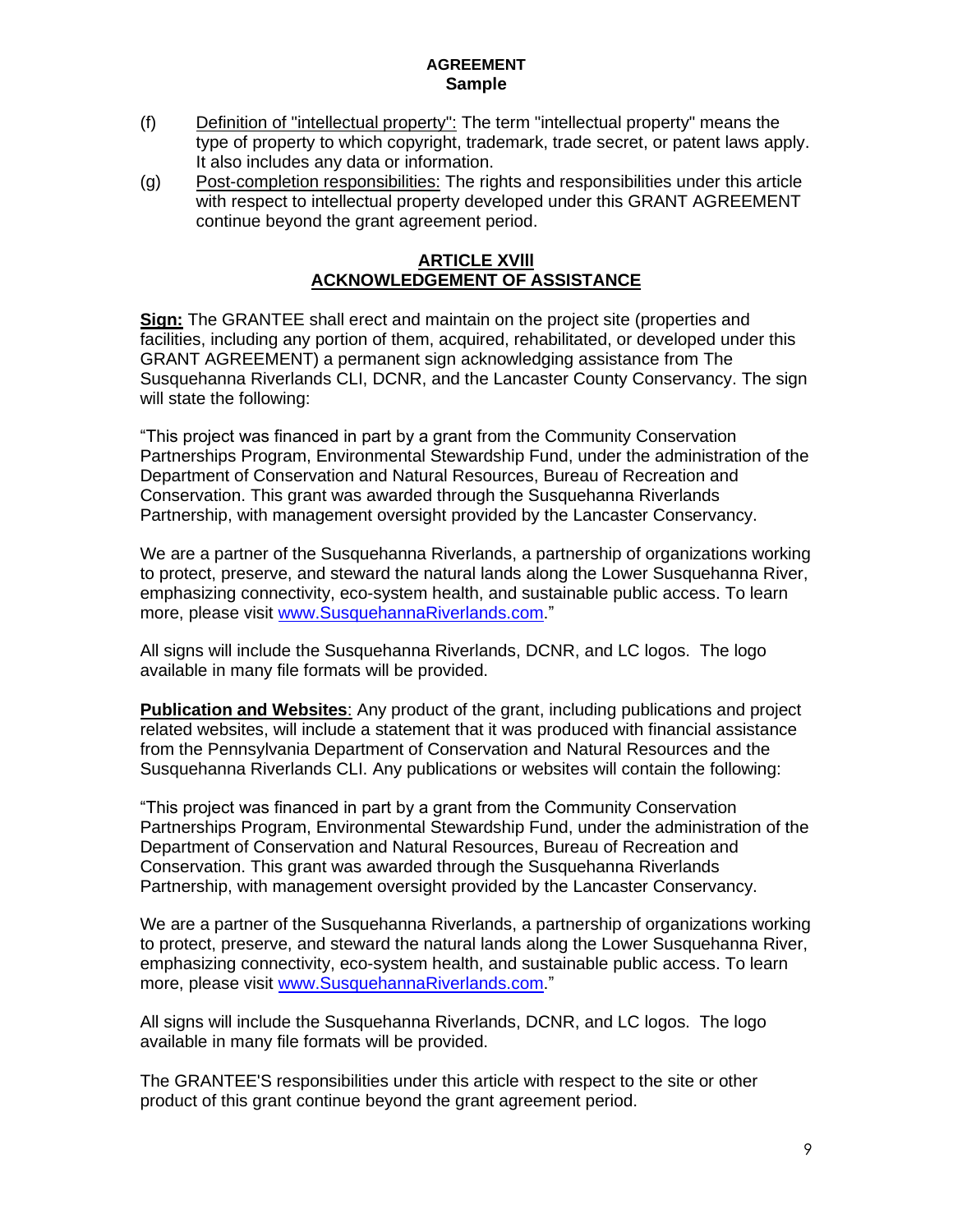# **ARTICLE XIX MAINTENANCE AND OPEN USE RESPONSIBILITIES**

The GRANTEE shall insure that, throughout its natural life, the site is

- (1) Maintained properly and in accordance with applicable state and local requirements,
- (2) Kept in reasonable repair so as to prevent undue deterioration and dangerous conditions and to encourage public use, and
- (3) Kept open and accessible to the public at reasonable hours and times of the year consistent with the nature and intended use of the site.

The term "site" means the properties and facilities, including any portion of them, designed, engineered, planned, acquired, rehabilitated, or developed under this GRANT AGREEMENT.

The GRANTEE'S responsibilities under this article with respect to the site continue beyond the grant agreement period.

### **ARTICLE XX NONDISCRIMINATION REGARDING ACCESS/ RESIDENCY**

The GRANTEE shall insure that no person will be denied access to or use of the site on the basis of race, color, religion, ancestry, income, national origin, age, or sex.

The GRANTEE shall not discriminate in making the site, as well as reservation, membership, or permit systems for use of the site, available to all persons, except as to fees. Reasonable differences in admission, user or other fees are permitted on the basis of residency if the GRANTEE is a municipality, or on the basis of membership or other specific relationship with the GRANTEE if the GRANTEE is other than a municipality. Specifically, fees charged to nonresidents or non-members for access to or use of the site may not exceed twice that charged to residents or members. Where no fee is charged for residents or members but a fee is charged to non-residents or nonmembers, the fee may not exceed that charged at comparable sites or facilities.

The GRANTEE shall not discriminate in making any publications, databases, software, or other products or services developed under this GRANT AGREEMENT available to the public. Specifically, prices or fees charged to non-residents or nonmembers may not exceed fair market value.

The term "municipality" means any county, city, borough, incorporated town, township, home rule municipality or any official agency created by the foregoing units of government under the laws of the COMMONWEALTH.

The term "site" means the properties and facilities, including any portion of them, designed, engineered, planned, acquired, rehabilitated, or developed under this GRANT AGREEMENT.

The GRANTEE'S responsibilities under this article with respect to the site continue beyond the grant agreement period.

## **ARTICLE XXI OWNERSHIP AND CONTROL; NON-CONVERSION OF USE**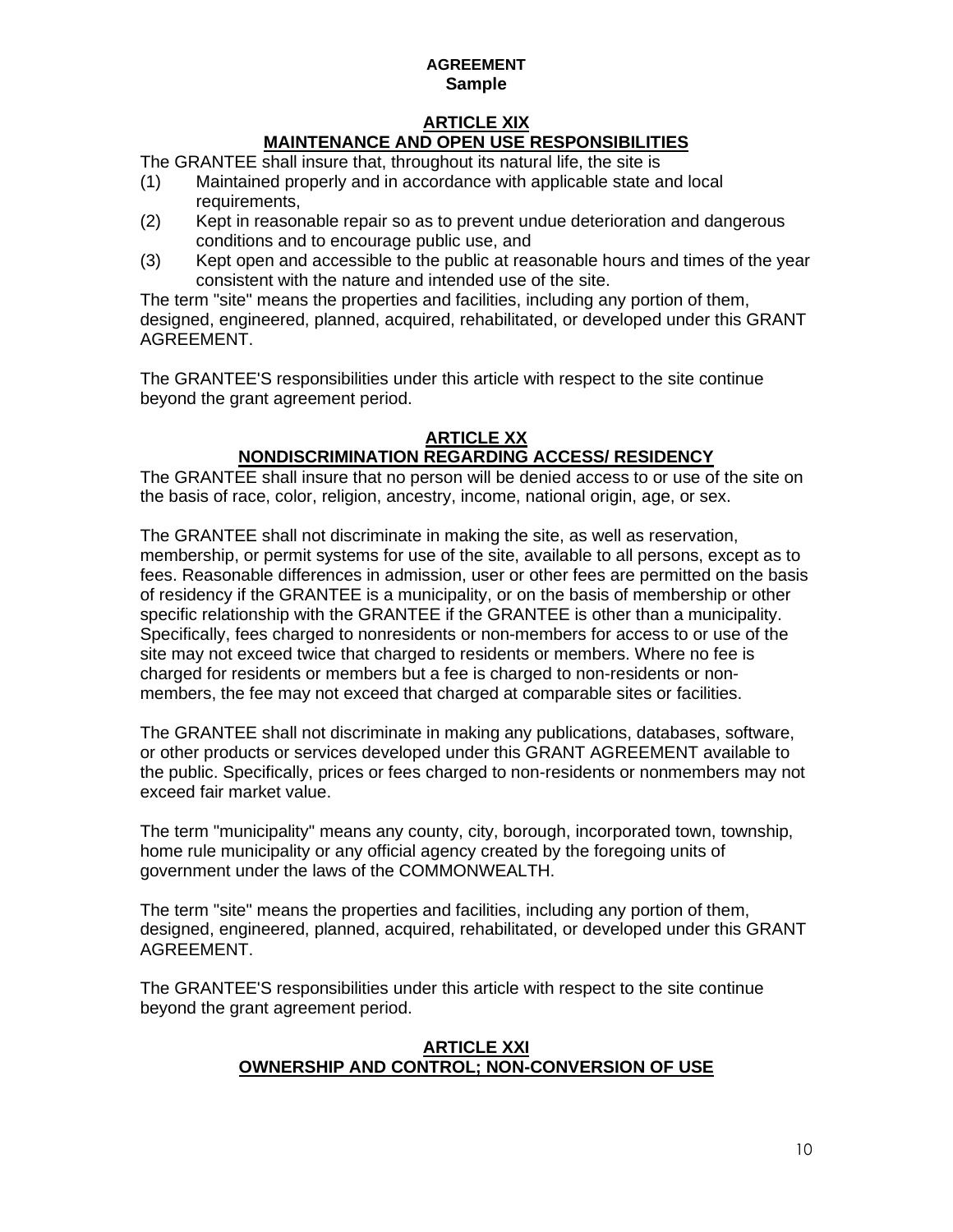Ownership and control: Ownership, control, or interest in the site shall not be transferred from or by the GRANTEE without prior written approval of LCC. If LCC attaches conditions to its approval, they shall be complied with by the GRANTEE.

Non-conversion: The site shall not be converted to any use or purposes other than for project activities as defined in Article I (grant amount; project activities) without prior written approval of the LCC. If the project activities under this GRANT AGREEMENT include the development of a plan for the site, the site shall not be converted to any uses or purposes that are inconsistent with the authorizing legislation under which the DCNR awarded this grant LCC.

Real property: This agreement does not apply for the acquisition or for the acquisition of an interest in real property.

Continuing responsibility: The GRANTEE'S responsibilities under this article with respect to the site continue beyond the grant agreement period.

Remedy: If a provision of this article is violated, the GRANTEE shall do one or both of the following as may be determined and required by LCC:

(1) pay to LCC the amount paid under this GRANT AGREEMENT plus 10% annual interest compounded four times annually from the date(s) the grant payment(s) were received until repayment is completed; and

(2) replace the disposed or converted property with other property that is determined by LCC to be equivalent to the original property.

## **ARTICLE XXll REMEDIES**

For violations by the GRANTEE of any provisions of this GRANT AGREEMENT other than those in Article XXI (ownership and control; non-conversion of use), the GRANTEE shall do the following as directed by LCC:

(1) take corrective action at the sole expense of the GRANTEE, or

(2) refund money paid by LCC under this GRANT AGREEMENT.

The money to be refunded shall not include any funds for which LCC determines the GRANTEE is eligible under this GRANT AGREEMENT.

The exercise of any remedy specified in this GRANT AGREEMENT does not limit LCC in exercising any other rights and remedies it may have under law or equity.

No delay, discontinuance, failure, or abandonment by LCC in exercising a right or power under this GRANT AGREEMENT, or any partial exercise of a right or power or any conduct or custom in refraining from exercising a right or power, shall preclude or otherwise affect any of LCC's rights or powers of enforcement. The rights and powers of LCC are cumulative and concurrent.

All rights and remedies of LCC at law, in equity or otherwise shall expressly survive any expiration, termination or cancellation of this GRANT AGREEMENT, whether for breach or in accordance with its terms.

## **ARTICLE XXlll LOCAL PROJECT COORDINATOR**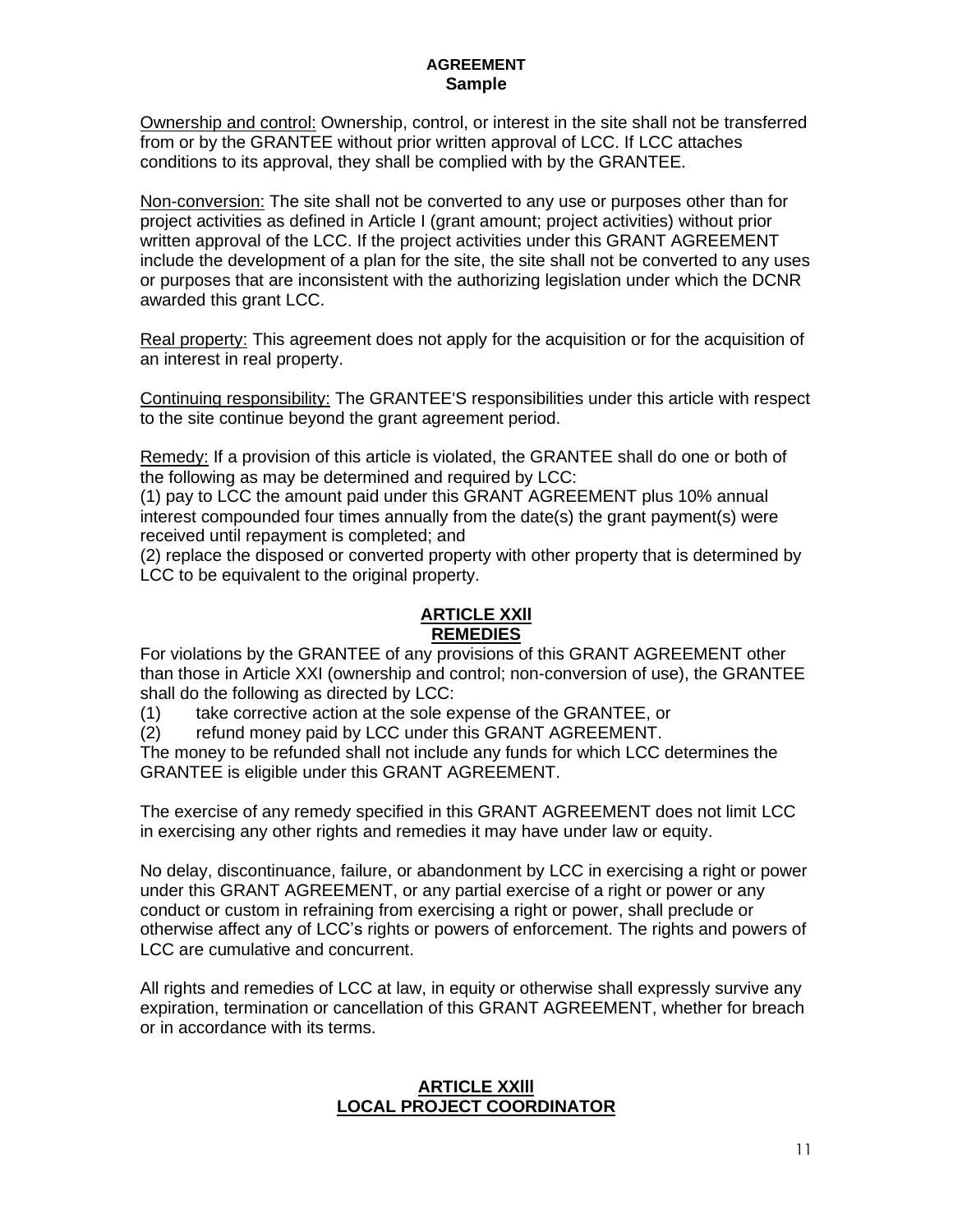The GRANTEE shall designate a local project coordinator who will be the authorized representative of the GRANTEE to deal with LCC in all matters relating to the GRANT AGREEMENT and the grant project. The local project coordinator will be the person identified in the grant application submitted by the GRANTEE unless changed by written notification from the GRANTEE.

### **ARTICLE XXlV SEVERABILITY**

If any portion of this GRANT AGREEMENT is rendered void, invalid or unenforceable by any court of law, such a determination will not render void, invalid or unenforceable any other portion of this GRANT AGREEMENT.

#### **ARTICLE XXV CONSTRUCTION**

This GRANT AGREEMENT will be interpreted under the laws of the Commonwealth of Pennsylvania, or under federal law where applicable. All terms and conditions of this GRANT AGREEMENT are intended to be covenants as well as conditions. The titles of the articles and paragraphs are inserted for convenience and do not control or affect the meaning or construction of any terms or provisions of this GRANT AGREEMENT.

## **ARTICLE XXVl ENTIRE AGREEMENT; NO RIGHTS IN THIRD PARTIES**

Subject to the provisions in Article Ill (compliance with applicable statutes, regulations and other requirements) and Article IX (changes and amendments), this GRANT AGREEMENT constitutes the complete agreement of the parties.

No provision of this GRANT AGREEMENT may be construed to create rights in third parties not party to this GRANT AGREEMENT. This GRANT AGREEMENT defines specific duties and responsibilities between LCC and the GRANTEE and will not provide any basis for claims of any other individual or entity.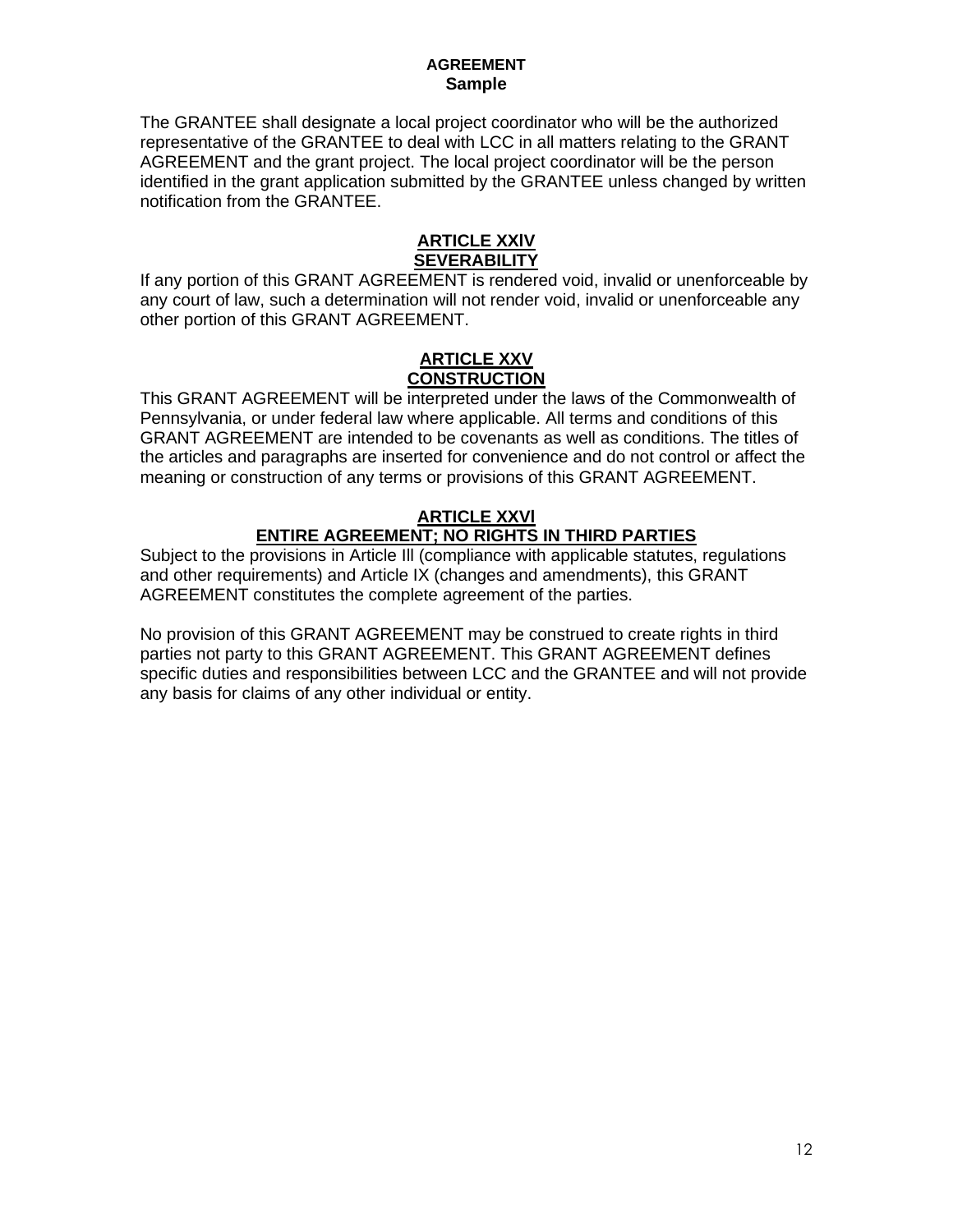# **APPENDIX "A"**

## COMMONWEALTH OF PENNSYLVANIA DEPARTMENT OF CONSERVATION AND NATURAL RESOURCES BUREAU OF RECREATION AND CONSERVATION

# COMMUNITY CONSERVATION PARTNERSHIPS PROGRAM

# (RE-GRANTED THROUGH THE LANCASTER COUNTY CONSERVANCY)

# **GRANTEE (APPLICANT):**

## **PROJECT TYPE/TITLE:**

# **LCC AGREEMENT:**

#### **FUNDING SOURCE:** Environmental Stewardship Fund Program

# **PROJECT SCOPE**:

Enter scope of work here.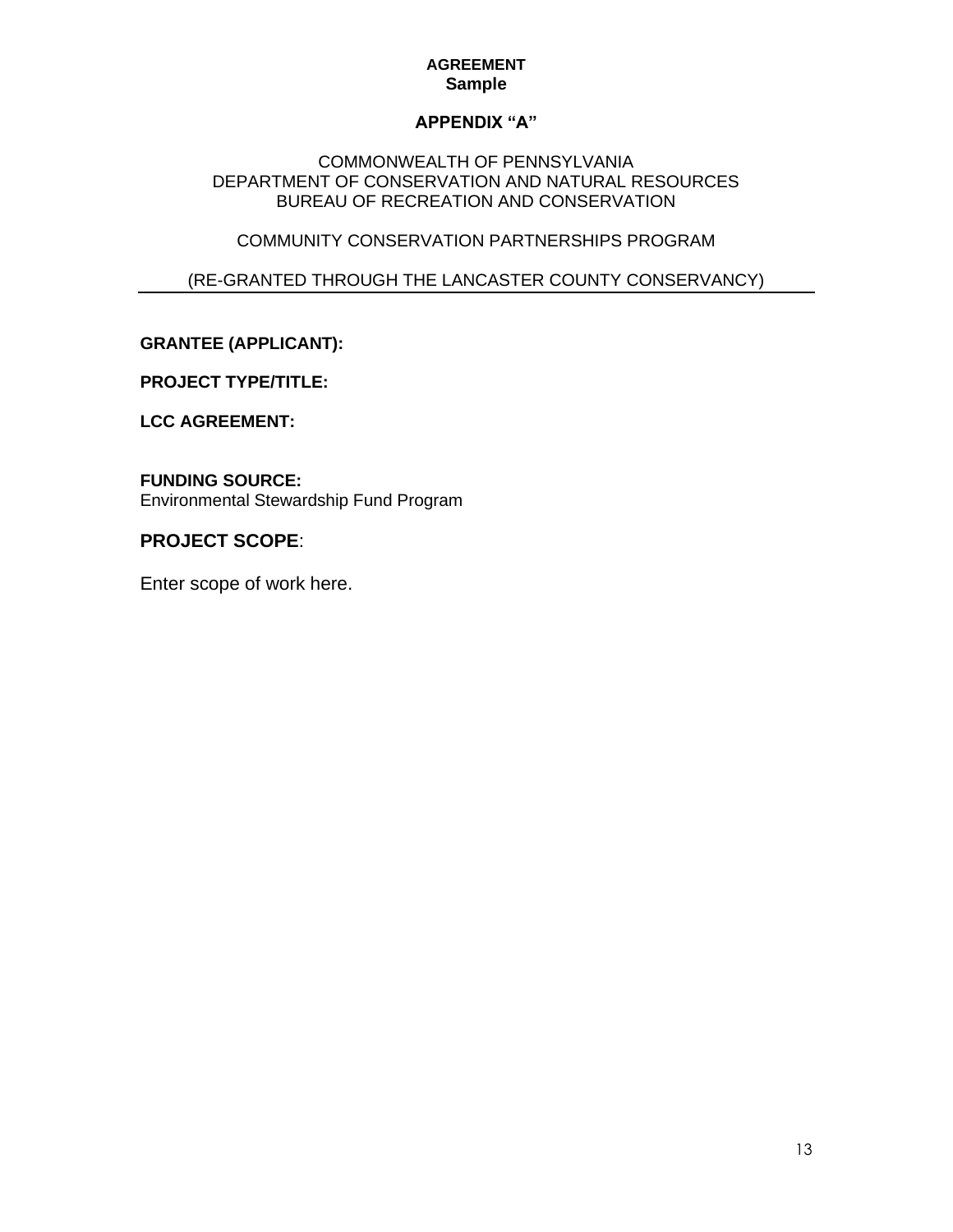# **GRANT AGREEMENT PERIOD:**

Beginning Date: Ending Date:

# **PROJECT BUDGET:**

Total Estimated Project Cost: \$ Grant Amount: \$ Local Match: \$

| <b>Budget Item or Task</b>                            | <b>Cash Match</b> | <b>In-Kind Match</b> | Total<br>(Cash + In-Kind Match) |
|-------------------------------------------------------|-------------------|----------------------|---------------------------------|
| <b>GRANT MATCH/ INCOME</b>                            |                   |                      |                                 |
| Awardee                                               |                   |                      |                                 |
|                                                       |                   |                      |                                 |
|                                                       |                   |                      |                                 |
|                                                       |                   |                      |                                 |
|                                                       |                   |                      |                                 |
| TOTAL (summary of cash + In-Kind match for this task) |                   |                      |                                 |
| Match <sub>1</sub>                                    |                   |                      |                                 |
|                                                       |                   |                      |                                 |
|                                                       |                   |                      |                                 |
| TOTAL (summary of cash + In-Kind match for this task) |                   |                      |                                 |
| Match <sub>2</sub>                                    |                   |                      |                                 |
|                                                       |                   |                      |                                 |
|                                                       |                   |                      |                                 |
| TOTAL (summary of cash + In-Kind match for this task) |                   |                      |                                 |

| <b>GRANT EXPENSES (How you plan to use GRANT FUNDS)</b> |  |  |                                  |  |
|---------------------------------------------------------|--|--|----------------------------------|--|
| Susquehanna Riverlands Mini-Grant                       |  |  |                                  |  |
|                                                         |  |  |                                  |  |
|                                                         |  |  |                                  |  |
|                                                         |  |  |                                  |  |
|                                                         |  |  |                                  |  |
|                                                         |  |  |                                  |  |
| <b>TOTAL GRANT REQUEST:</b>                             |  |  |                                  |  |
| <b>TOTAL AWARDED AMOUNT:</b>                            |  |  |                                  |  |
|                                                         |  |  |                                  |  |
|                                                         |  |  | <b>TOTAL CASH MATCH</b>          |  |
|                                                         |  |  | <b>IN-KIND MATCH</b>             |  |
|                                                         |  |  | <b>TOTAL MATCH</b>               |  |
|                                                         |  |  | <b>Total Project Cost (Grant</b> |  |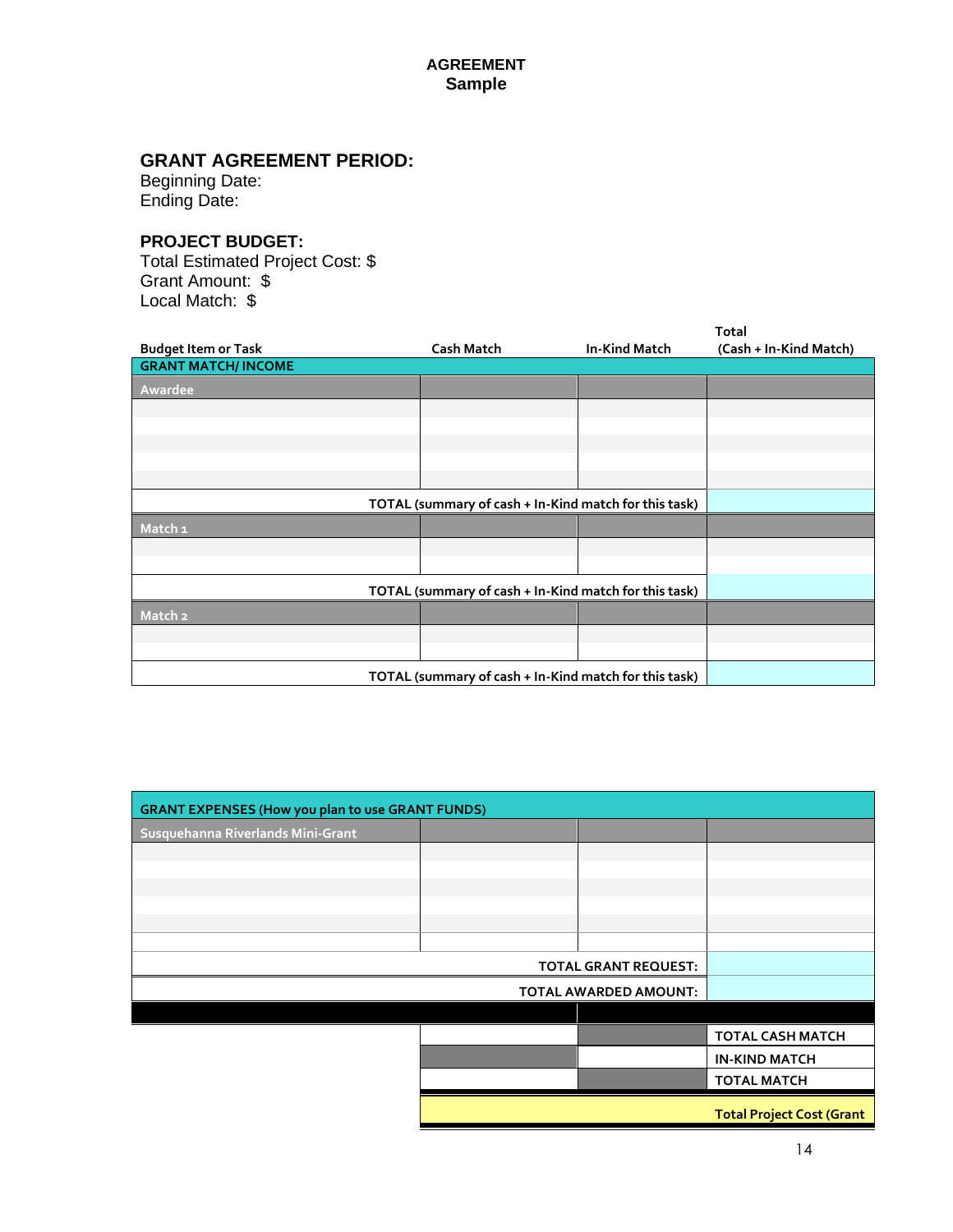#### **PAYMENT TERMS:**

Payments will be made to coincide, to the extent feasible, with the expenditure of cash by the GRANTEE. The GRANTEE must request such payments in writing based on the GRANTEE'S estimate of funds needed to meet current disbursements. LCC may set a minimum payment amount for each request for payment. LCC will withhold a percentage of grant funds for final payment in accordance with the paragraph below.

LCC will retain 10% of the funds available under this GRANT AGREEMENT until the following have occurred: the project activities have been concluded; the project has been inspected and approved by LCC; the GRANTEE has submitted the final payment application and documentation required by LCC under Article XI1 (Closeout of GRANT AGREEMENT); and LCC has approved such application and documentation.

#### **Timeline:**

This scope of work was derived from the Grant Application Time Line.

# **APPENDIX A TERMS AND CONDITIONS**

### **Use of interest (See Article V of Terms and Conditions of Grant)**

Grant funds shall be deposited pursuant to Article V (a) in an interest-bearing account and maintained in the account until expended. The following provisions apply regarding interest:

- (1) lnterest shall be maintained in the account until used or paid to LCC in accordance with (2), (3), or (4) below. lnterest earned and interest expended shall be reported as part of the closeout documentation required under Article XI1 (closeout of grant agreement).
- (2) Subject to the approval of LCC, the GRANTEE may use interest to carry out project activities.
- (3) Interest not used for project activities shall be paid to LCC.
- $(4)$  If grant funds are required to be refunded to LCC under Article V (d), interest shall also be paid. The amount of interest will be the amount actually earned or, as determined by LCC, the amount that would have been earned if the grant funds had been maintained in an interest-bearing account as required above.

## **Timber provision**

The GRANTEE shall use no Environmental Stewardship Fund grant funds for any purpose which, directly or indirectly, precludes access to or use of any forested land for the practice of sustainable forestry and commercial production of timber or other forest products. This provision does not apply to funds used by counties and municipalities for the purchase or improvement of park land to be used for public recreation.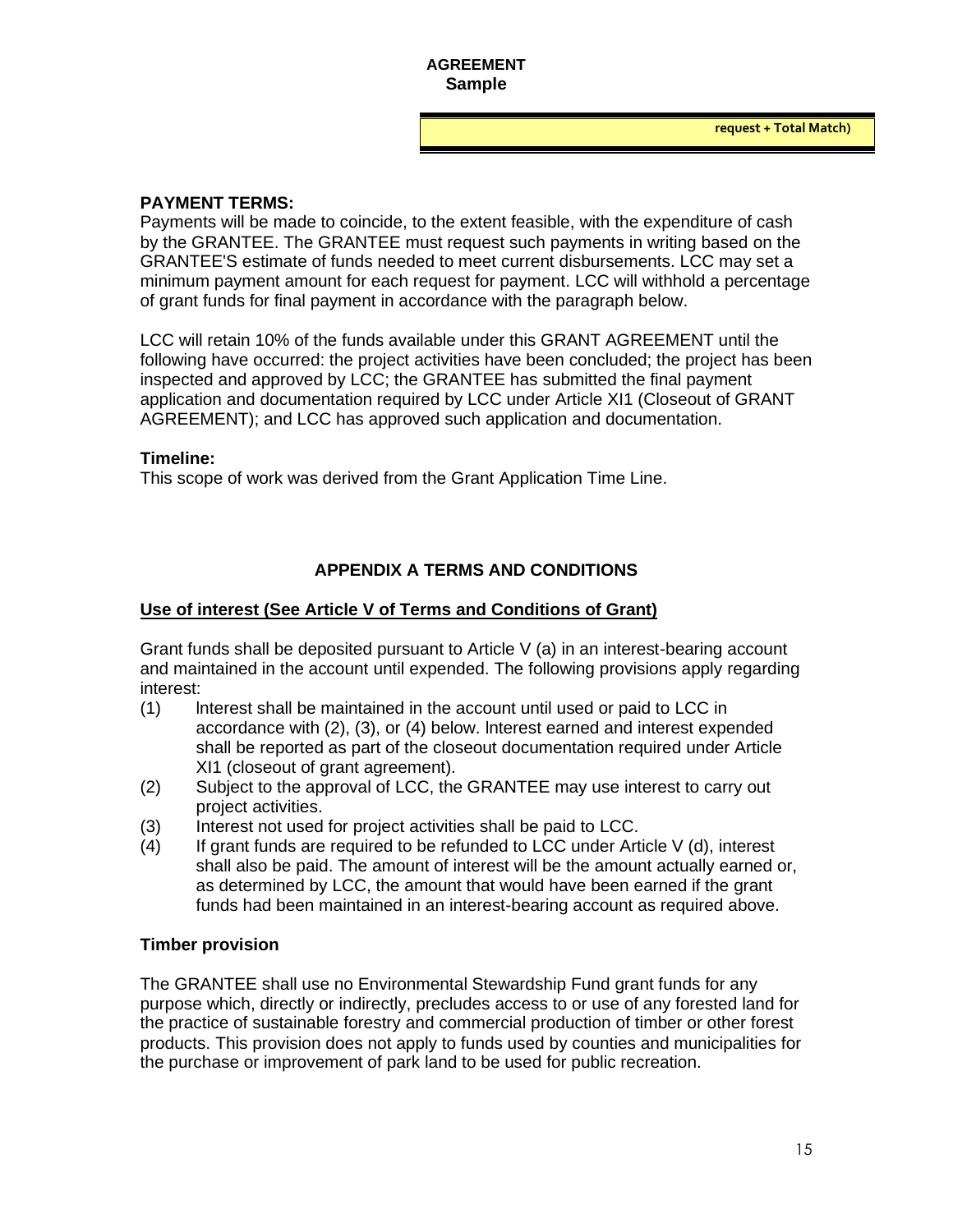## **APPENDIX B CONTRACTOR RESPONSIBILITY PROVISIONS**

- 1. The GRANTEE certifies that as of the date of the full execution of this GRANT AGREEMENT the GRANTEE is not under suspension or debarment by the COMMONWEALTH or any governmental entity, instrumentality, or authority.
- 2. The GRANTEE certifies that as of the date of the full execution of this GRANT AGREEMENT it is not delinquent in any COMMONWEALTH obligation, including taxes.
- 3. The GRANTEE shall inform LCC if, at any time during the term of the GRANT AGREEMENT, it becomes delinquent in the payment of any COMMONWEALTH obligation, including taxes, or if it or any of its subcontractors are suspended or debarred by the COMMONWEALTH, the federal government, or any other state or governmental entity, instrumentality, or authority. Such notification shall be made within 15 days of the date of suspension or debarment.
- 4. An incorrect certification under paragraph 1 or 2 or a failure of the GRANTEE to comply with the notification requirements in paragraph 3 shall constitute an event of default of the GRANT AGREEMENT with LCC and will subject the GRANTEE to a termination for cause under Article XIV (Termination of Grant Agreement).
- 5. **The provisions in paragraph 5 have been deleted.**
- 6. The GRANTEE may obtain a current list of suspended and debarred COMMONWEALTH contractors by either searching the internet at the following address www.dgs.state.pa.us or contacting:

Department of General Services Office of Chief Counsel 603 North Office Building Harrisburg, PA 17125 Telephone No: (717) 783-6472 FAX No: (717) 787-9138 Based on Management Directive 215.9 amended (4116199)

## **APPENDIX C NON-DlSCRlMlNATlON / SEXUAL HARASSMENT CLAUSE**

During the term of this GRANT AGREEMENT, the GRANTEE agrees as follows:

- 1. In the hiring of any employee(s) for the manufacture of supplies, performance of work, or any other activity required under the GRANT AGREEMENT or any subcontract, the GRANTEE, subcontractor, or any person acting on behalf of the GRANTEE or subcontractor shall not, by reason of gender, race, creed, or color, discriminate against any citizen of this COMMONWEALTH who is qualified and available to perform the work to which the employment relates.
- 2. Neither the GRANTEE nor any subcontractor nor any person on their behalf shall in any manner discriminate against or intimidate any employee involved in the manufacture of supplies, the performance of work, or any other activity required under the GRANT AGREEMENT on account of gender, race, creed, or color.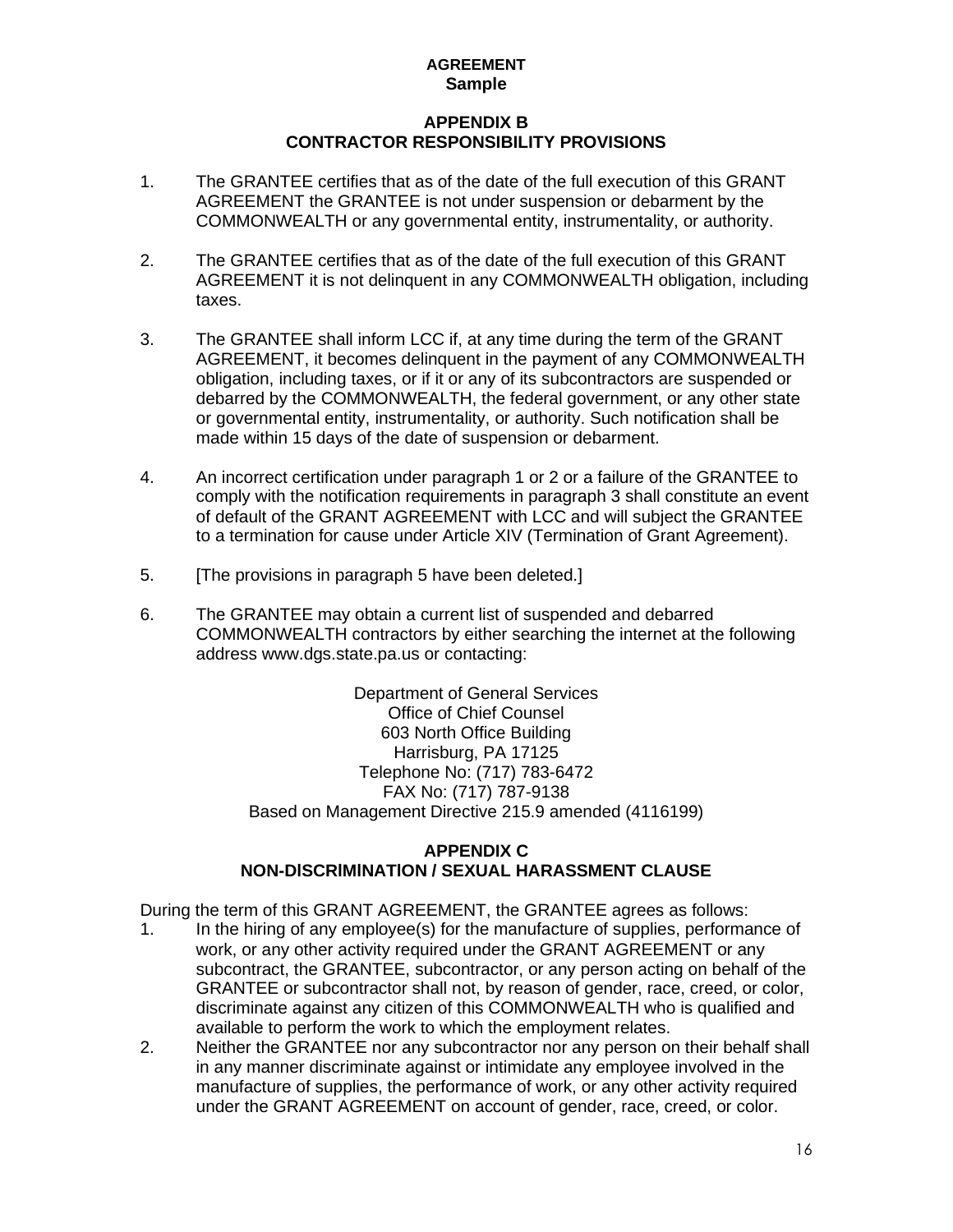- 3. The GRANTEE and subcontractors shall establish and maintain a written sexual harassment policy and shall inform their employees of the policy. The policy must contain a notice that sexual harassment will not be tolerated and employees who practice it will be disciplined.
- 4. The GRANTEE shall not discriminate by reason of gender, race, creed, or color against any subcontractor or supplier who is qualified to perform the work to which the GRANT AGREEMENT relates.
- 5. The GRANTEE and each subcontractor shall furnish all necessary employment documents and records to and permit access to their books, records, and accounts by the DEPARTMENT and the COMMONWEALTH Department of General Services (DGS), for purposes of investigation, to ascertain compliance with provisions of this Nondiscrimination1Sexual Harassment Clause. If the GRANTEE or any subcontractor does not possess documents or records reflecting the necessary information requested, the GRANTEE or subcontractor shall furnish such information on reporting forms supplied by LCC.
- 6. The GRANTEE shall include these provisions of the Nondiscrimination/ Sexual Harassment Clause in every subcontract so that such provisions will be binding upon each subcontractor.
- 7. LCC may cancel or terminate the GRANT AGREEMENT and all money due or to become due under the GRANT AGREEMENT may be forfeited for a violation of the terms and conditions of this Nondiscrimination / Sexual Harassment Clause.

# **APPENDIX D CONTRACTOR INTEGRITY PROVISIONS**

1. The following definitions apply to this Appendix:

- a. Confidential information means information that is not public knowledge, or available to the public on request, disclosure of which would give an unfair, unethical, or illegal advantage to another desiring to contract with LCC.
- b. Consent means written permission signed by a duly authorized officer or employee of LCC, provided that where the material facts have been disclosed, in writing, by prequalification, bid, proposal, or contractual terms, LCC shall be deemed to have consented by virtue of execution of this GRANT AGREEMENT.
- c. THE GRANTEE means the individual or entity that has entered into this GRANT AGREEMENT including directors, officers, partners, managers, key employees, and owners of more than a five percent interest.
- d. Financial Interest means: (1) Ownership of more than a five percent interest in any business; or (2) holding a position as an officer, director, trustee, partner, employee, or the like, or holding any position of management.
- e. Gratuity means any payment of more than nominal monetary value in the form of cash, travel, entertainment, gifts, meals, lodging, loans, subscriptions, advances, deposits of money, services, employment, or contracts of any kind.

2. The GRANTEE shall maintain the highest standards of integrity in the performance of this GRANT AGREEMENT and shall take no action in violation of state or federal laws, regulations, or other requirements that govern contracting with the COMMONWEALTH. 3. The GRANTEE shall not disclose to others any confidential information gained by virtue of this GRANT AGREEMENT.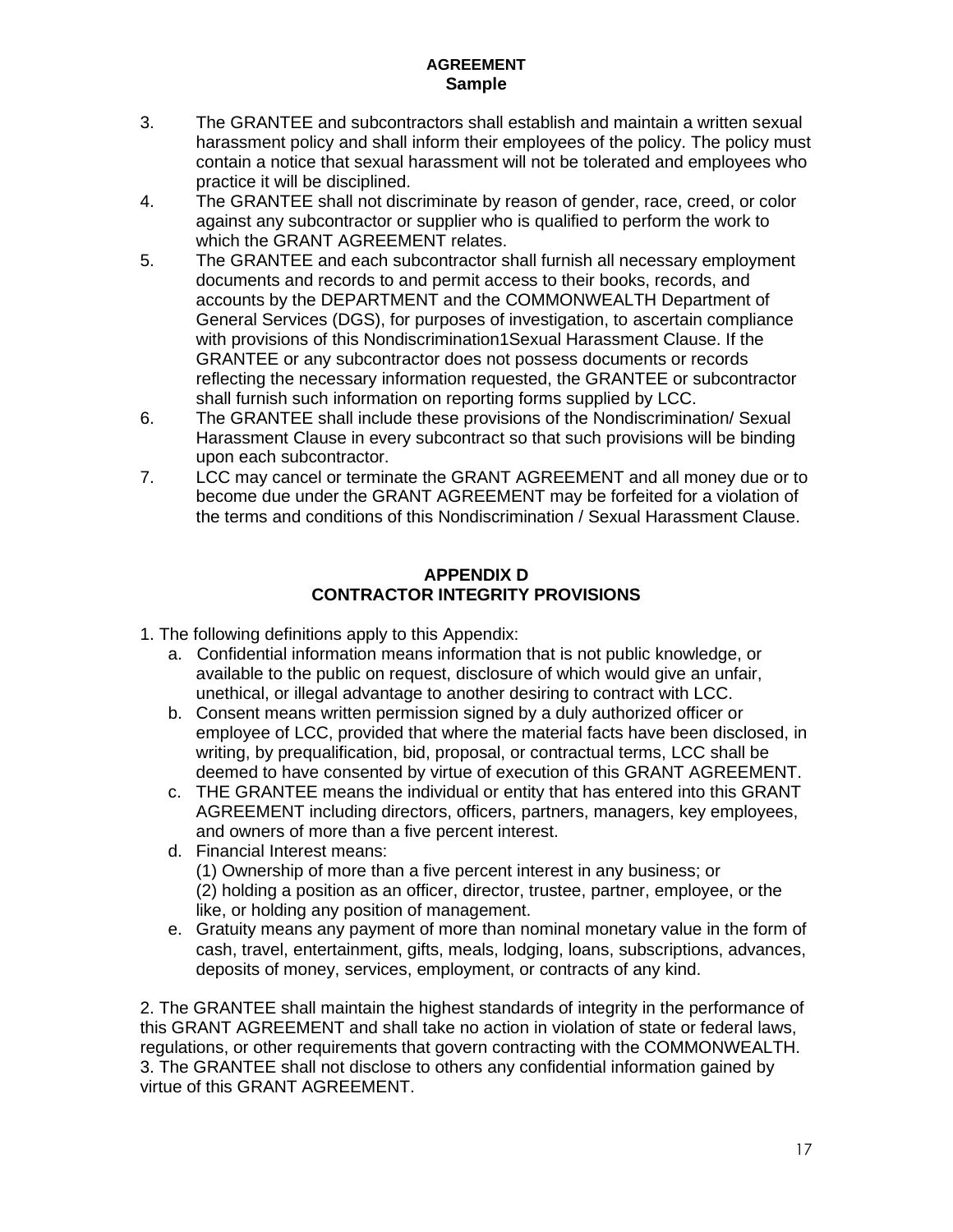4. The GRANTEE shall not, in connection with this or any other agreement with the COMMONWEALTH, directly or indirectly, offer, confer, or agree to confer any pecuniary benefit on anyone as consideration for the decision, opinion, recommendation, vote, other exercise of discretion, or violation of a known legal duty by any officer or employee of the COMMONWEALTH.

5. The GRANTEE shall not, in connection with this or any other agreement with the COMMONWEALTH, directly or indirectly, offer, give, or agree or promise to give to anyone any gratuity for the benefit of or at the direction or request of any officer or employee of the COMMONWEALTH.

6. Except with the consent of LCC, neither the GRANTEE nor anyone in privity with THE GRANTEE shall accept or agree to accept from, or give or agree to give to, any person, any gratuity from any person in connection with the performance of work under this GRANT AGREEMENT except as provided therein.

7. Except with the consent of LCC, the GRANTEE shall not have a financial interest in any other contractor, subcontractor, or supplier providing services, labor, or material on this project.

8. The GRANTEE, upon being informed that any violation of these provisions has occurred or may occur, shall immediately notify LCC in writing.

9. The GRANTEE, by execution of this GRANT AGREEMENT and by the submission of any bills or invoices for payment pursuant thereto, certifies and represents that THE GRANTEE has not violated any of these provisions.

10. The GRANTEE, upon the inquiry or request of the Inspector General of the COMMONWEALTH or any of that official's agents or representatives, shall provide, or if appropriate, make promptly available for inspection or copying, any information of any type or form deemed relevant by the Inspector General to the GRANTEE'S integrity or responsibility, as those terms are defined by the COMMONWEALTH'S statutes, regulations, or management directives. Such information may include, but shall not be limited to, the GRANTEE'S business or financial records, documents or files of any type or form, which refer to or concern this GRANT AGREEMENT. Such information shall be retained by the GRANTEE for a period of three years beyond the termination of the GRANT AGREEMENT unless otherwise provided by law.

11. For violation of any of the above provisions, LCC may terminate this and any other agreement with the GRANTEE. This right is in addition to those LCC may have under law, statute, regulation, or otherwise.

#### **APPENDIX E PROVISIONS CONCERNING THE AMERICANS WITH DISABILITIES ACT**

1. Pursuant to federal regulations promulgated under the authority of the Americans With Disabilities Act, 28 C.F.R. 35.101 et seq., the GRANTEE understands and agrees that no individual with a disability shall, on the basis of the disability, be excluded from participation in this GRANT AGREEMENT or from activities provided for under this GRANT AGREEMENT. As a condition of accepting and executing this